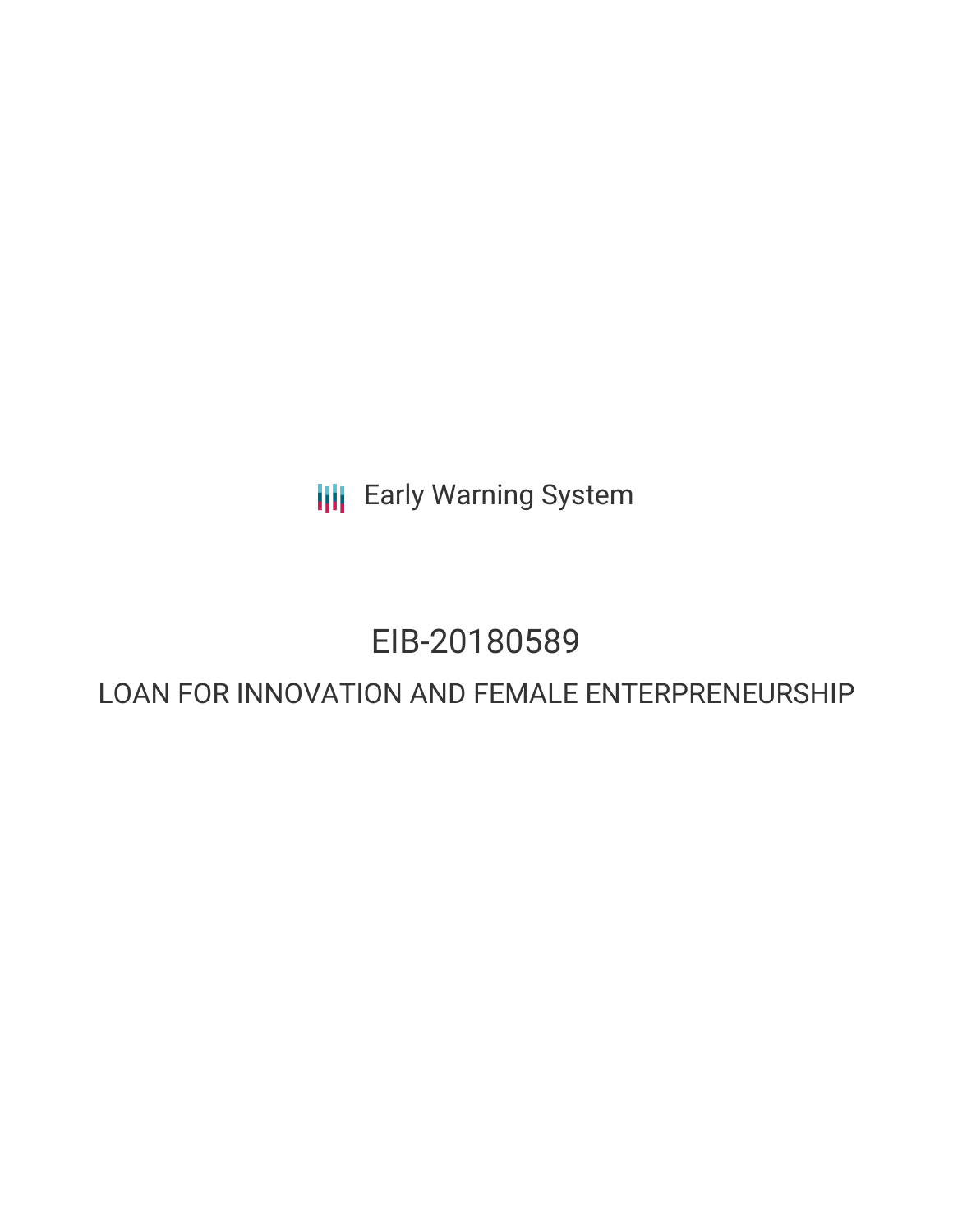

## **Quick Facts**

| <b>Countries</b>               | Italy                                |
|--------------------------------|--------------------------------------|
| <b>Financial Institutions</b>  | European Investment Bank (EIB)       |
| <b>Status</b>                  | Proposed                             |
| <b>Bank Risk Rating</b>        | U                                    |
| <b>Borrower</b>                | UNICREDIT SPA, UNICREDIT LEASING SPA |
| <b>Sectors</b>                 | Finance                              |
| <b>Investment Type(s)</b>      | Loan                                 |
| <b>Investment Amount (USD)</b> | \$231.24 million                     |
| <b>Loan Amount (USD)</b>       | \$231.24 million                     |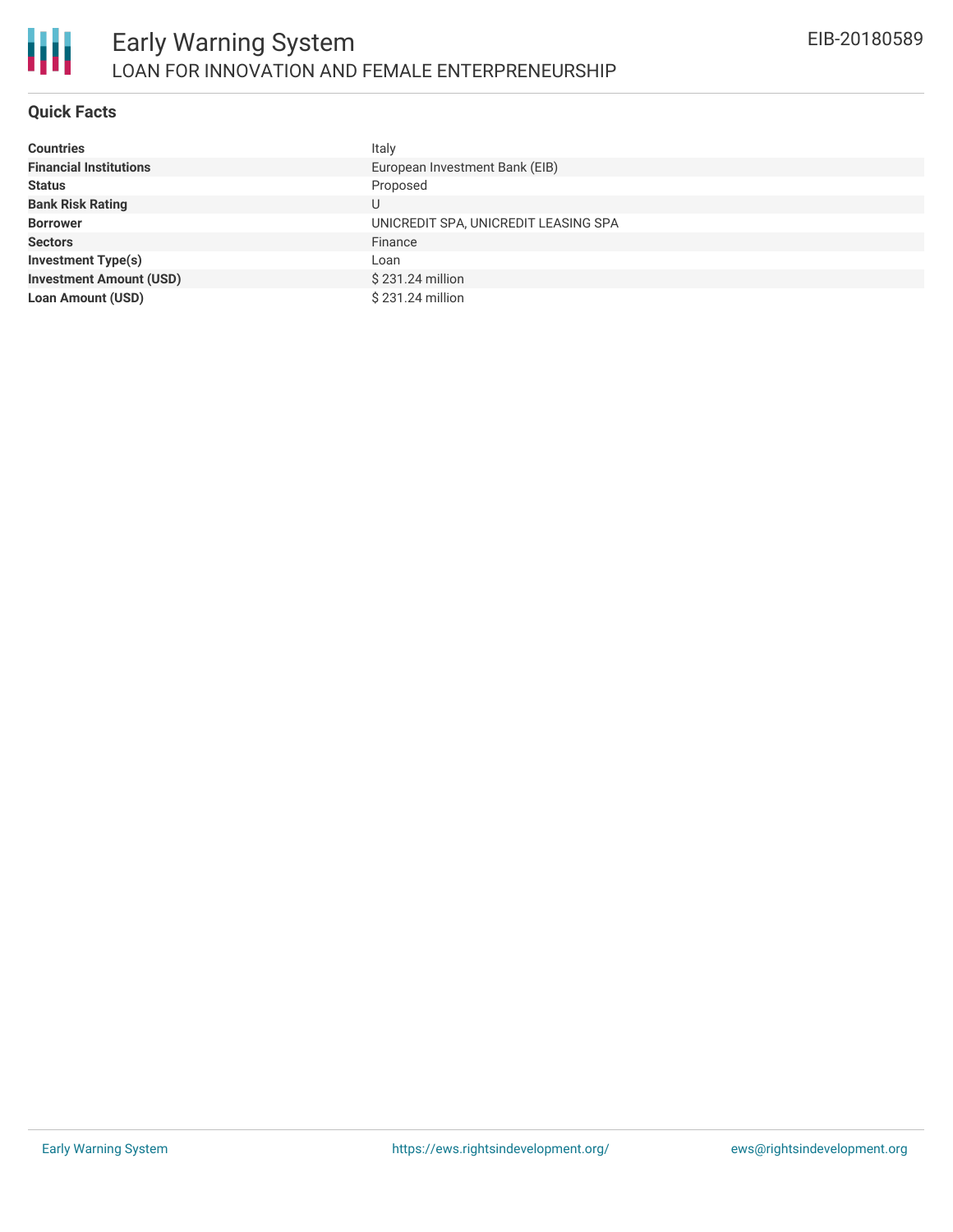



# **Project Description**

According to EIB website, the project consists of a loan for small and medium-sized enterprises (SMEs) in Italy. A minimum of 40% of the total loan amount is dedicated to finance innovative SMEs while a minimum of 25% of the total loan amount is dedicated to projects promoted by women-owned and/or women-led SMEs. This will help Italian SMEs, especially to support research, development and innovation (RDI) activity as well as eligible expenditures incurred by innovative companies and projects promoted by women-owned and/or women-led companies.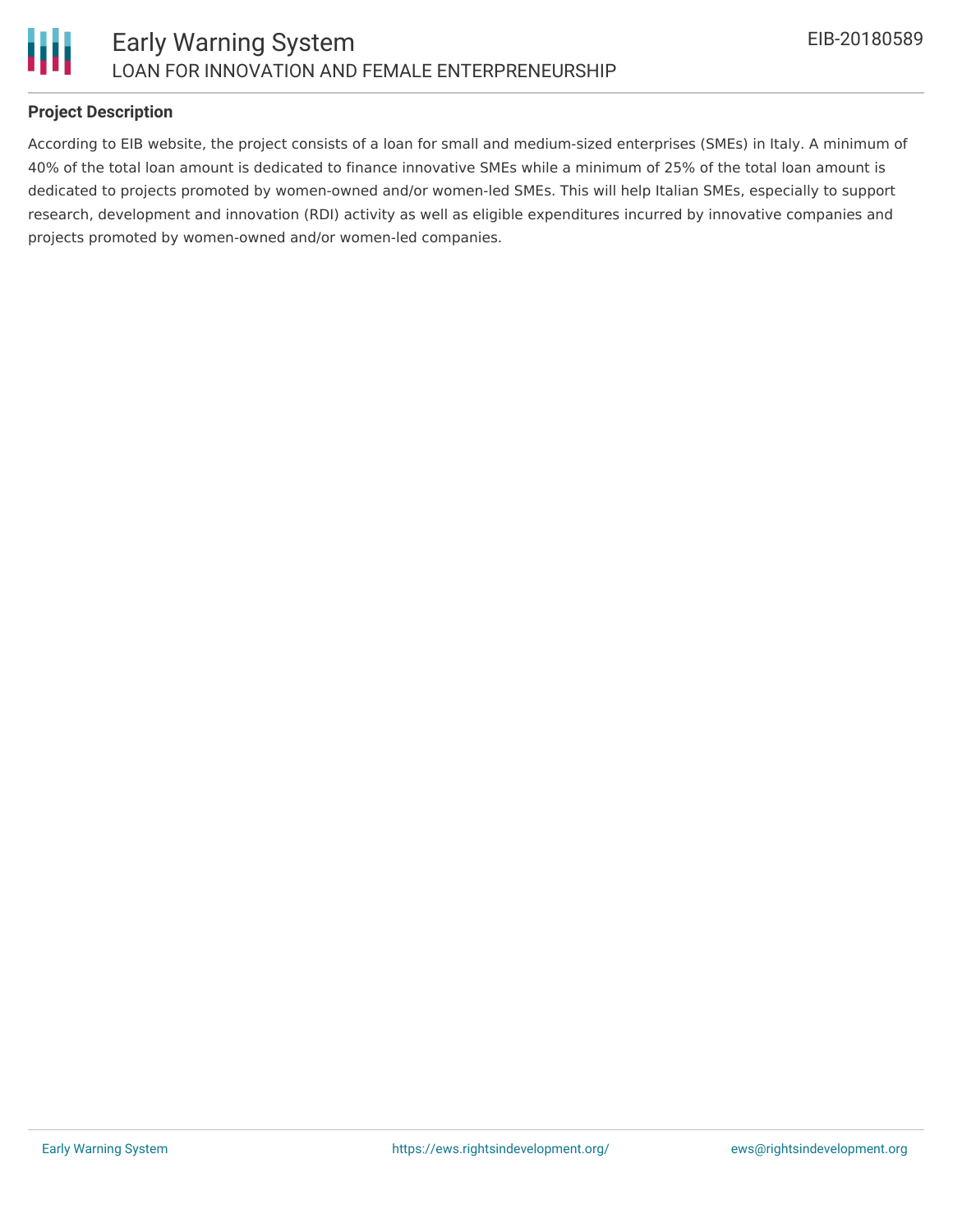#### **Investment Description**

European Investment Bank (EIB)

## **Financial Intermediary**

Financial Intermediary: A commercial bank or financial institution that receives funds from a development bank. A financial intermediary then lends these funds to their clients (private actors) in the form of loans, bonds, guarantees and equity shares. Financial intermediaries include insurance, pension and equity funds. The direct financial relationship is between the development bank and the financial intermediary.

- [UniCredit](file:///actor/887/) Leasing S.p.A (Financial Intermediary)
- [UniCredit](file:///actor/77/) S.p.A (Financial Intermediary)